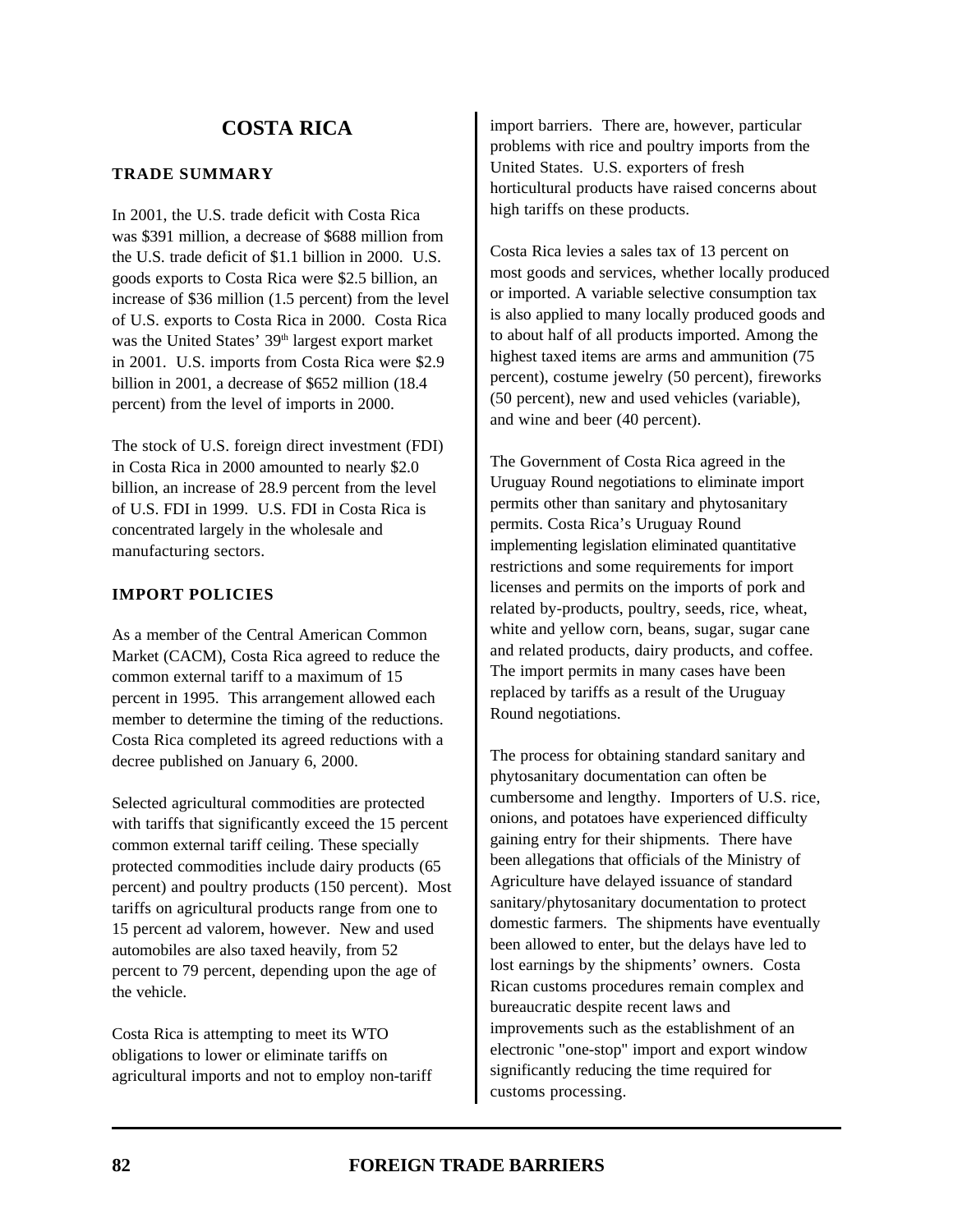Imports of U.S. poultry were banned in January 2001 when Costa Rica decided to enforce a regulation that requires export plants to be inspected and approved by the Costa Rican Government. Costa Rica inspected five U.S. poultry export plants in November 2001 and approved four of them to export to Costa Rica in December 2001.

### **STANDARDS, TESTING, LABELING AND CERTIFICATION**

All foods, pharmaceuticals, and agricultural goods, locally produced or imported, must be tested and certified by the Ministry of Health before being allowed to be sold. A system of standards exists, but lack of adequate laboratory testing equipment and funds prevents effective local controls being implemented. Costa Rica requires instead that all imported products be certified safe and allowed for sale in the country of origin.

### **GOVERNMENT PROCUREMENT**

Costa Rica's government procurement system stipulates that public entities with annual budgets of more than \$200 million are generally obliged to issue public tenders for purchases over about \$3 million. Entities may make purchases through tenders from a registered suppliers list for amounts between \$130,000 and \$3 million. Purchases under \$130,000 may be made from a list of preselected bidders. (The threshold amount for the three methods used for government purchases may vary somewhat among the different ministries.) Costa Rica is not a signatory of the WTO Agreement on Government Procurement.

Recently, U.S. exporters report unsatisfactory experience when responding to Costa Rican Government tenders. For example, tenders have been suddenly annulled and rebid after the financial analysis was completed or the tender specifications have been substantially modified

midway through the process. The bidder must bear the costs associated with these changes.

### **EXPORT SUBSIDIES**

Incentives for non-traditional exports, including the tax credit certificates (CATs) and tax holidays, were phased out in 1999. Tax holidays are still available for investors in free trade zones, unless tax credits are available in an investor's home country for taxes paid in Costa Rica.

# **INTELLECTUAL PROPERTY RIGHTS (IPR) PROTECTION**

Inadequate enforcement of Costa Rica's intellectual property laws remains a U.S. concern, as reflected in the country's placement on the Special 301 Priority Watch List in April 2001. While many elements of Costa Rican intellectual property laws are compliant with TRIPS requirements, the country's criminal codes have certain weaknesses that limit effective deterrence of intellectual property crimes. A report prepared by the International Intellectual Property Alliance estimates that copyright infringement in Costa Rica cost U.S. firms \$20.1 million in 2000. The Costa Rican Government recently has taken important steps to improve intellectual property protection, including increased raids on companies, the formation of an inter-governmental intellectual property rights commission, and the training of judges and prosecutors on intellectual property laws. U.S. companies and industry groups are sponsoring additional training sessions on intellectual property protection. U.S. industry remains concerned over draft legislation which would provide lesser penalties for intellectual property crimes than for non-intellectual property crimes, and which decriminalizes some infringement.

### **Copyrights**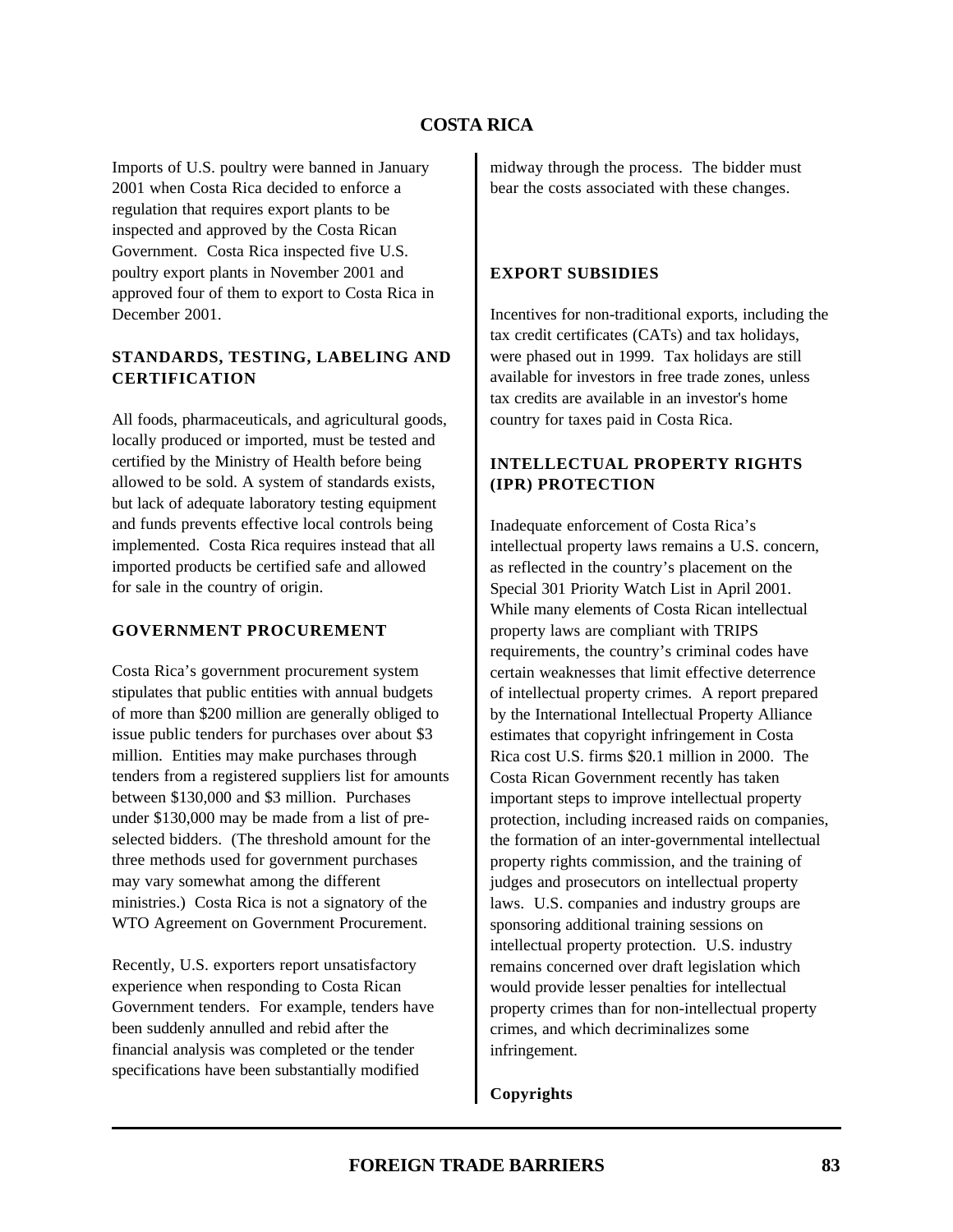Costa Rica's copyright law is generally adequate, but not uniformly enforced. The copyright regime was revised in 1994 to provide specific protection for computer software and in 1999 to protect integrated circuit designs. The National Assembly ratified the WIPO Copyright Treaty and the WIPO Performances and Phonograms Treaty at the end of 1999. Piracy of satellite television transmissions by the domestic cable television industry has been curtailed, but some apartment buildings and hotels, particularly in areas not served by major cable service providers, continue to engage in satellite signal piracy. Unauthorized sound recordings, videos and computer software are also widespread, although much progress has been made in reducing such practices. Video piracy, for instance, has been significantly reduced in recent years.

#### **Patents**

The Legislative Assembly ratified reforms to the Paris Convention for the Protection of Industrial Property in 1995. The new patent law extended the term of protection for a patent from 12 to 20 years from the date of grant for all inventions, even those previously considered "in the public interest," which only had patent protection for as short as one year, a violation of the WTO Agreement on Trade-Related Aspects of Intellectual Property Rights (TRIPS). Problems remain, however, for pharmaceutical companies seeking to protect the use of data submitted for regulatory approval, in that such data are not being protected from unfair commercial use by unauthorized third parties.

#### **Trademarks**

Counterfeiting of well-known trademarks occurs frequently in Costa Rica. Legal recourse against these practices is available in Costa Rica, but may require protracted and costly litigation. The Costa Rican authorities have recently stepped up efforts to raid businesses and confiscate property,

especially clothing, which is infringing on registered trademarks. However, Costa Rican authorities require that trademark owners post a 25 percent bond before enforcement officials will move to seize a shipment of counterfeit goods.

#### **SERVICES BARRIERS**

Costa Rica's insurance, telecommunications, large electrical generation and distribution, and petroleum distribution industries are state monopolies. In addition, there are restrictions on the participation of foreign companies in some private sector activities, such as customs handling, medical services, and other professions requiring Costa Rican registration and long-term residency of the persons providing the services. The Costa Rican Government is seeking private sector partners to manage the ports and railroad system, which are still state-owned.

Costa Rica has ratified its commitments under the 1997 WTO Financial Services Agreement and accepted the Fifth Protocol of the GATS. Under this agreement, Costa Rica committed to allow foreign financial service providers to establish 100 percent-owned bank subsidiaries in Costa Rica to provide lending and deposit-taking services, leasing services, credit card services, and financial information services. Costa Rica made no commitments in the WTO for the provision of securities trading, underwriting services, or any type of insurance services.

Financial reform legislation enacted in 1995 eliminated state-owned banks' monopoly on checking accounts and savings deposits of less than 30 days and allowed private commercial banks to access the Central Bank's discount window beginning in September 1996. However, private commercial banks are required to lend between 10-17 percent of their short-term assets to state-owned commercial banks and/or to open